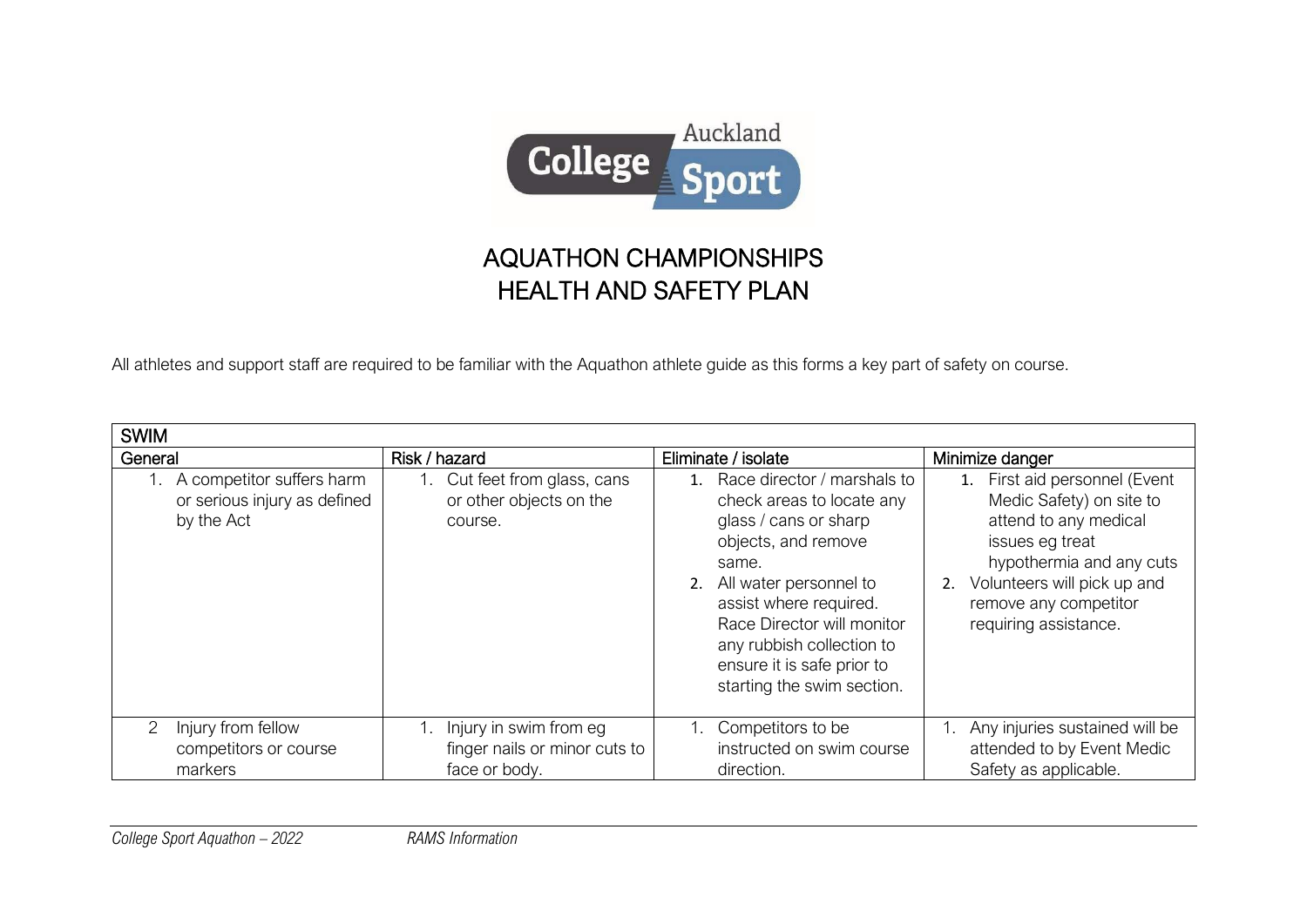|                                      | 2. Injury from bunching at<br>turning buoys over or<br>knocked down.<br>3. Competitor takes in<br>excess water                                                                         | 2. Wave starts to give<br>manageable number of<br>starters.<br>3. Race Director will brief all<br>swim safety personnel on<br>all areas of the swim<br>course.                                     | 2. Thorough check at least one<br>hour prior to the<br>commencement of the swim<br>looking for any changes in<br>conditions.<br>Monitor change of conditions<br>3. |
|--------------------------------------|----------------------------------------------------------------------------------------------------------------------------------------------------------------------------------------|----------------------------------------------------------------------------------------------------------------------------------------------------------------------------------------------------|--------------------------------------------------------------------------------------------------------------------------------------------------------------------|
| 3<br>Inability to complete<br>course | Sustains cramp. Loses way<br>or incompetent swimmer.<br>2. Asthma or respiratory<br>problem<br>3.<br>Inappropriate clothing is<br>worn on swim section that<br>causes unnecessary drag | 1. Lifeguards monitor this and<br>assist when required.<br>2. Lifeguards monitor this and<br>assist when required<br>3. All swimmers to wear<br>appropriate swimming apparel<br>as per race rules. | 1. Lifeguards will pick up and<br>remove any competitor requiring<br>assistance.<br>2. First Aid personnel (Event<br>Medic Safety) onsite                          |
| 4. Route to transition               | I. Injuries sustained while<br>running to transition eg<br>twisted ankle, cut foot                                                                                                     | Marshals to monitor this<br>section                                                                                                                                                                | 1. Event Medic Safety<br>personal on hand                                                                                                                          |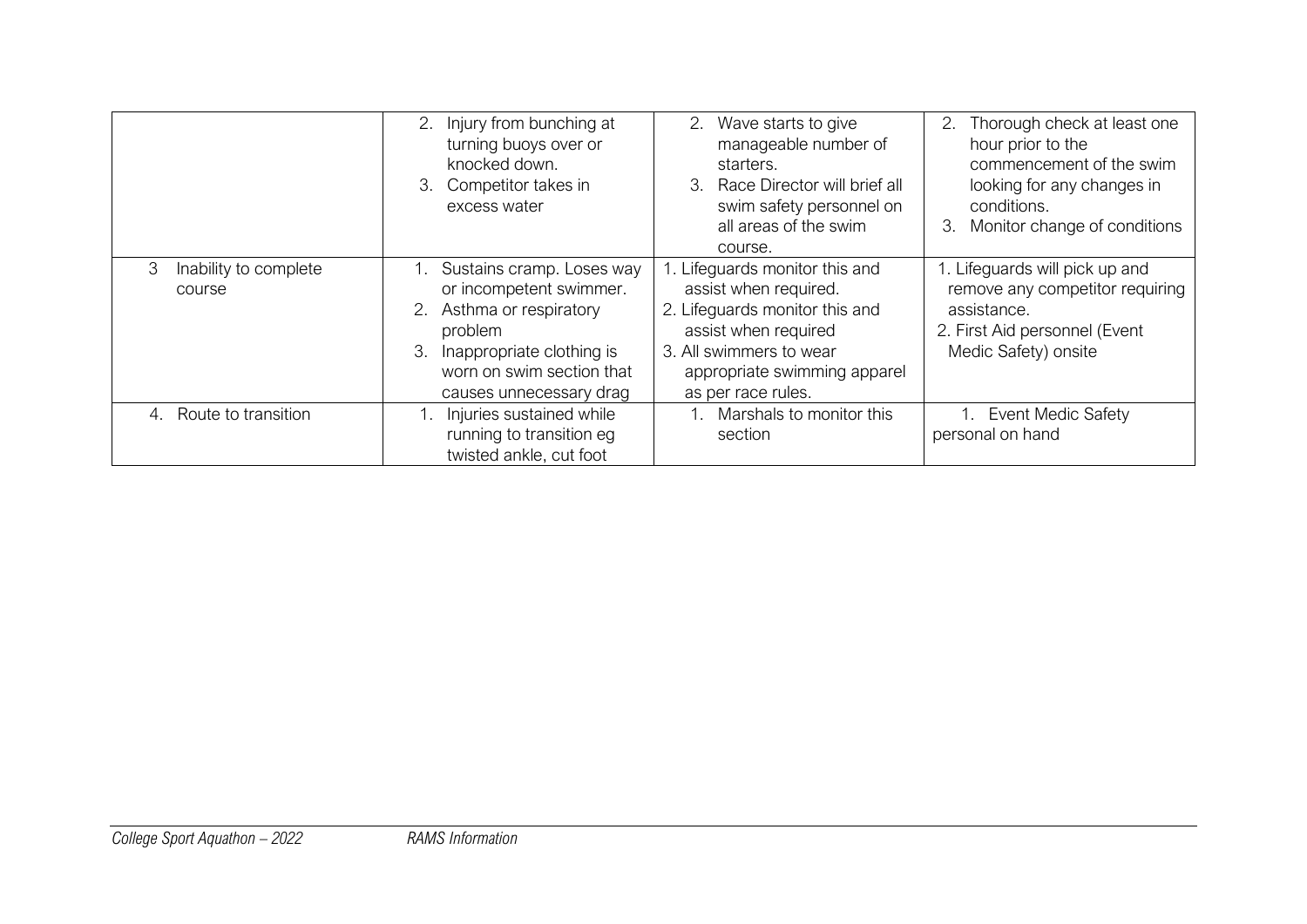| <b>RUN</b>                                                                         |                                                                                                        |                                                                                                                                                                                                                           |                                                                                                                                                                                           |
|------------------------------------------------------------------------------------|--------------------------------------------------------------------------------------------------------|---------------------------------------------------------------------------------------------------------------------------------------------------------------------------------------------------------------------------|-------------------------------------------------------------------------------------------------------------------------------------------------------------------------------------------|
| General                                                                            | Risk / hazard                                                                                          | Eliminate / isolate                                                                                                                                                                                                       | Minimize danger                                                                                                                                                                           |
| A competitor suffers harm<br>$1_{-}$<br>or serious injury as defined<br>by the Act | Dehydration<br>2.<br>Running injury<br>3.<br>Overheating<br>Hypothermia<br>4.<br>5.<br>Other condition | Medical assistance<br>$1_{-}$<br>available<br>Competitor treated on the<br>spot. If able is allowed to<br>finish race. If unfit to<br>complete course,<br>competitors are withdrawn<br>and assisted back to<br>transition | First Aid available<br>$1 \quad$<br>2.<br>Support persons<br>identified and briefed<br>on condition and<br>recommended<br>treatment.<br>3.<br>Local hospital advised<br>where applicable. |
| Race rules and<br>2<br>road/Footpath rules                                         | Race rules and road rules                                                                              | Competitors are advised<br>1.<br>they must comply with<br>race rules and road rules.<br>Competitors are advised<br>they must comply with any<br>instructions from marshals                                                |                                                                                                                                                                                           |
| 3<br>Footpath conditions                                                           | 1. Broken seal, potholes, glass                                                                        | 1. The route is checked<br>immediately prior to the run<br>and hazards are eliminated,<br>marked or coned                                                                                                                 | 1. First aid is on hand                                                                                                                                                                   |
| Course layout and marking<br>4                                                     | 1. Route confusion                                                                                     | Marshals are on course.<br>All marshals briefed on the<br>route and their duties and<br>responsibilities.<br>The course is out of<br>bounds for spectators                                                                | Marshalls will have RTs<br>Marshals monitor course.<br>2.<br>Signage and cones in<br>place.                                                                                               |